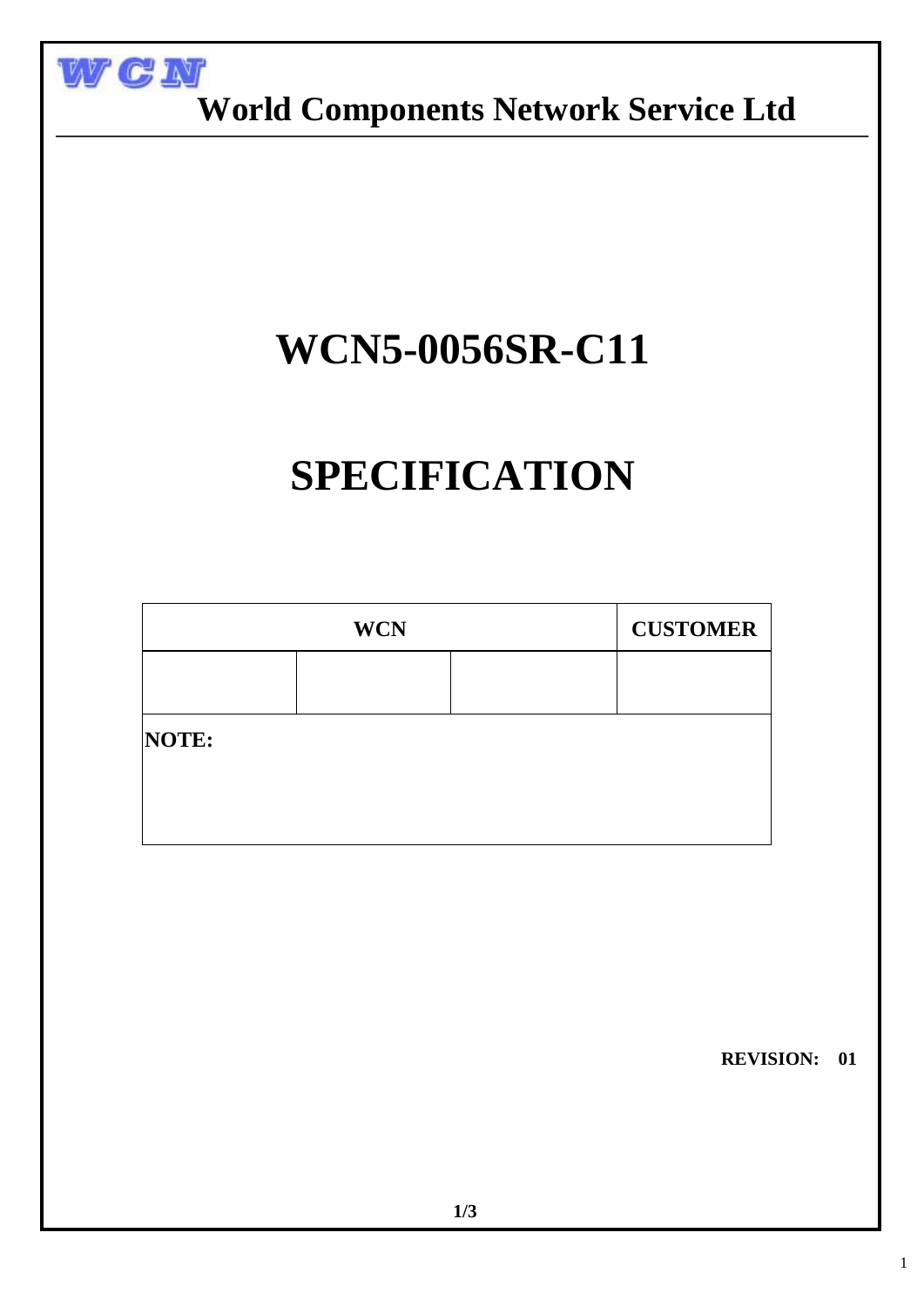### **World Components Network Service Ltd**



**Notes: Unless otherwise stated, The tolerance is** ±**0.25mm.**



#### ■ **Pin Connection:**

WGN

| PIN NO.        | <b>CONNECTION</b>   | PIN NO. | <b>CONNECTION</b>    |
|----------------|---------------------|---------|----------------------|
|                | Anode E             | 8       | <b>Common DIG. 5</b> |
| $\overline{2}$ | <b>Anode D</b>      | 9       | <b>Anode B</b>       |
| 3              | <b>Anode DP</b>     | 10      | <b>Common DIG.3</b>  |
|                | Anode C             | 11      | <b>Common DIG.2</b>  |
| 5              | <b>Anode G</b>      | 12      | <b>Anode F</b>       |
| 6              | <b>Common DIG.4</b> | 13      | <b>Anode A</b>       |
|                | <b>NO Connect</b>   | 14      | <b>Common DIG.1</b>  |